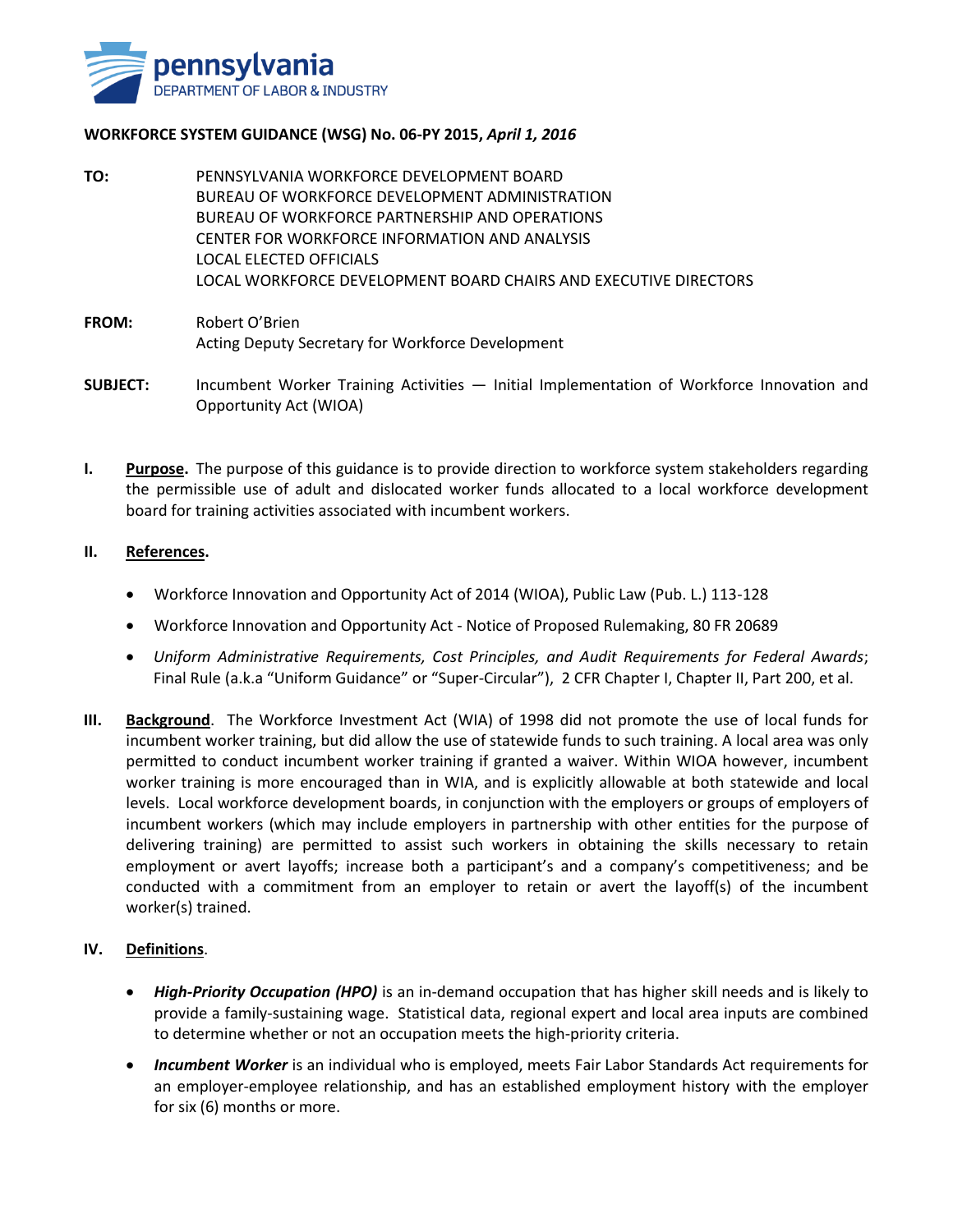- *Incumbent Worker Training (IWT)* is training provided to an incumbent worker that is designed to meet the needs of an employer(s) to retain a skilled workforce or avert the need to lay off employees; increase the competitiveness of the employer or employee; and be conducted with a commitment by the employer to retain or avert the layoffs of the incumbent worker trained. Such training may also include the up-skilling of an employer's current workforce, which may lead to additional opportunities for potential jobseekers. *Note:* IWT must lead to an in-demand occupation (as determined at the local level, but does not necessarily have to lead to a HPO. However, as all high-priority occupations are also in-demand occupations, such occupations are eligible for incumbent worker training.
- *In-Demand Industry Sector* is an industry sector that has a substantial current or potential impact (including through jobs that lead to economic self-sufficiency and opportunities for advancement) on the state, regional, or local economy, as appropriate, and that contributes to the growth or stability of other supporting businesses, or the growth of other industry sectors.
- *In-Demand Occupation* is an occupation that currently has or is projected to have a number of positions (including positions that lead to economic self-sufficiency and opportunities for advancement) in an industry sector so as to have a significant impact on the state, regional, or local economy, as appropriate.

*Note:* The determination of whether an industry sector or occupation is in-demand in a local area is made by the local board, as appropriate, using business and labor market projections and statistics.

**V. Reservation and Use of Funds.** Local workforce development boards may reserve and use not more than 20 percent of the overall adult and dislocated workforce funds allocated to the local workforce development area for the federal share of the cost of providing training through a training program for incumbent workers.

Although the Department does not place any additional requirements on the use of such funds, local boards are encouraged to exercise caution as this will reduce the funds available for jobseekers, especially those experiencing barriers to employment.

If federal adult and dislocated worker funds under this provision are used to support incumbent worker training that is provided through an Industry Partnership, then this will count toward the WIOA plan's requirement that local workforce development boards support Industry Partnerships that operate within their local areas.

**A. Employer Payment of Non-Federal Share.** Employers receiving funds for incumbent worker training are required to pay for the non-fededral share of the cost of providing such training. Local boards are required to establish the non-federal share of such cost in accordance with WIOA Sec. 134(d)(4)(C-D).

The employer share is based on the size of the workforce (wages paid to the participant while in training can be included as part of that share and the share can be provided as cash or in-kind that is fairly evaluated) as follows:

- At least 10 percent of the cost for employers with 50 or fewer employees;
- At least 25 percent of the cost for employers with 51 to 100 employees; and
- At least 50 percent of the cost for employers with more than 100 employees.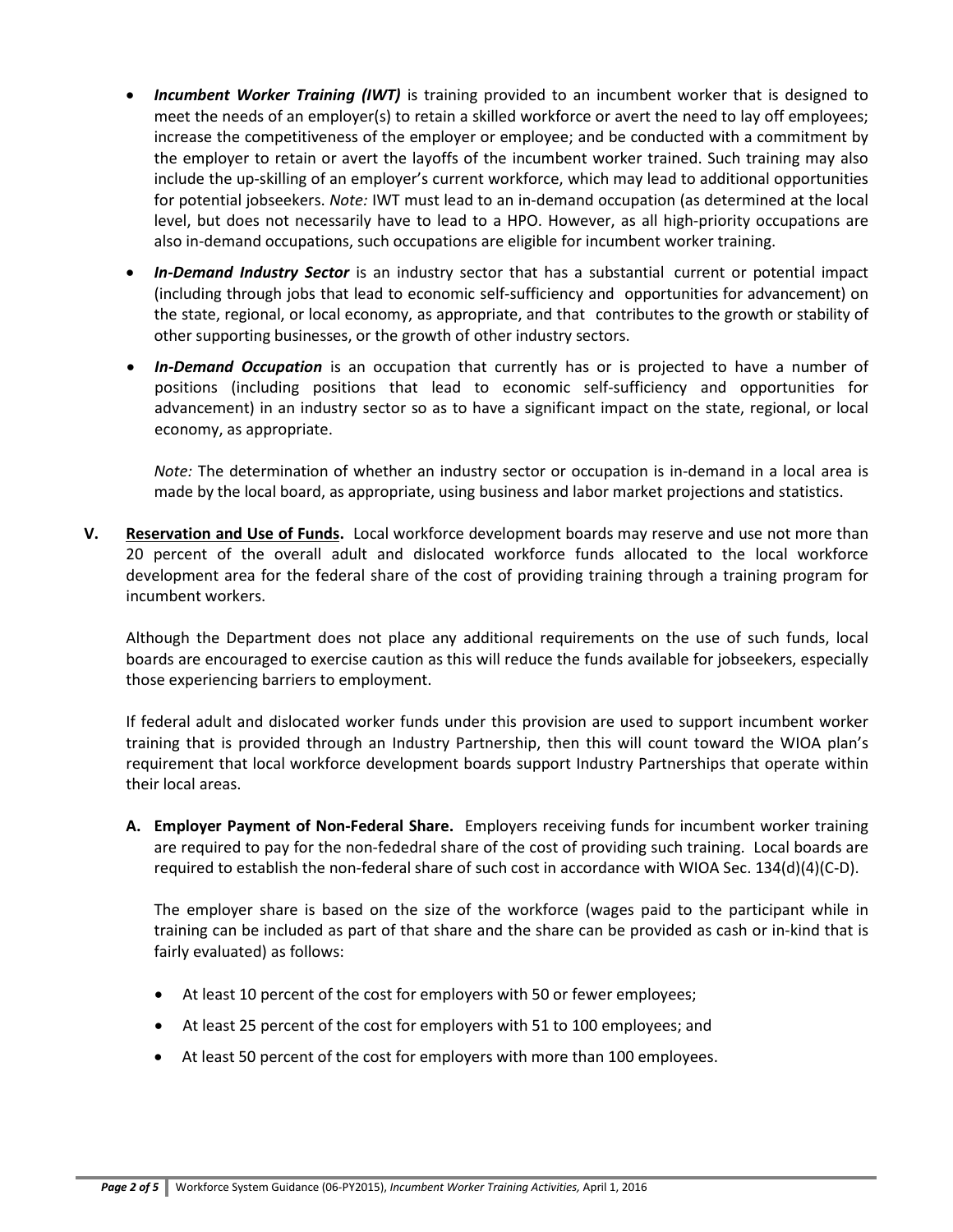Local workforce boards must track and document employer cost share contributions. Official payroll records documenting the worker's hours and wages must be utilized to determine the amount of the employer's share of cost.

The employer size means the number of employees currently employed at the local operation where the incumbent worker training placements will be made. Employer size is determined by the number of employees at the time of the execution of the incumbent worker training contract. This applies to all employers, including employers with seasonal or intermittent employee size fluctuations.

When substantiating the employee count, information provided by the Pennsylvania Department of Labor & Industry's Center for Workforce Information and Analysis (CWIA) may be a source to consider. Such information as the most current Labor Market Information (LMI) and local employer site information, including an employee size range for each local operation is available through data provided by CWIA.

*Note:* The employee size range as provided by CWIA is acceptable to the extent the entire size range fits within the incumbent worker training employer reimbursement sliding scale ranges (e.g. an employee size range listed as 20- 49 as defined by CWIA falls within the 1-50 employee range found within the incumbent worker training employer reimbursement sliding scale).

**B. Restrictions**. Local boards must be familiar with the limitation and prohibitions with regard to the use of funds allocated to the local area under WIOA title I-B [Sec. 181].

# **VI. Eligibility Criteria.**

 $\overline{\phantom{a}}$ 

- **A. Incumbent Worker.** An incumbent worker must be:
	- 1. Employed;
	- 2. Meet the Fair Labor Standards Act requirements for an employer-employee relationship<sup>1</sup>; and
	- 3. Have an established employment history with the employer for six (6) months or more.

*Note*: Incumbent worker eligibility requirements differ from career and training services requirements for adults and dislocated workers.

- **B. Employer**. Local boards must consider the following factors when determining the eligibility of employers to receive the WIOA incumbent worker funds:
	- 1. The strategy of the local board in fulfilling the vision and goals established for the local area (i.e., the local plan);
	- 2. The characteristics of the incumbent workers to be trained (i.e., the extent to which these individuals historically represent individuals with barriers to employment as defined in WIOA Section 3(24), and how such individuals would benefit from a skills gain that results in retention or advancement);

<sup>1</sup> On July 15, 2015, Administrator David Weil of the U.S. Department of Labor Wage and Hour Division, wrote, *Application of the Fair* Labor Standards Act's "Suffer or Permit" Standard in the Identification of Employees Who Are Misclassified as Independent Contractors. That document can be found at [http://www.dol.gov/whd/workers/Misclassification/AI-2015\\_1.pdf.](http://www.dol.gov/whd/workers/Misclassification/AI-2015_1.pdf) The Department recommends using this document in conjunction with the Fair Labor Standards Act (FLSA) §§ 203(r) and 203(g) for determining eligibility.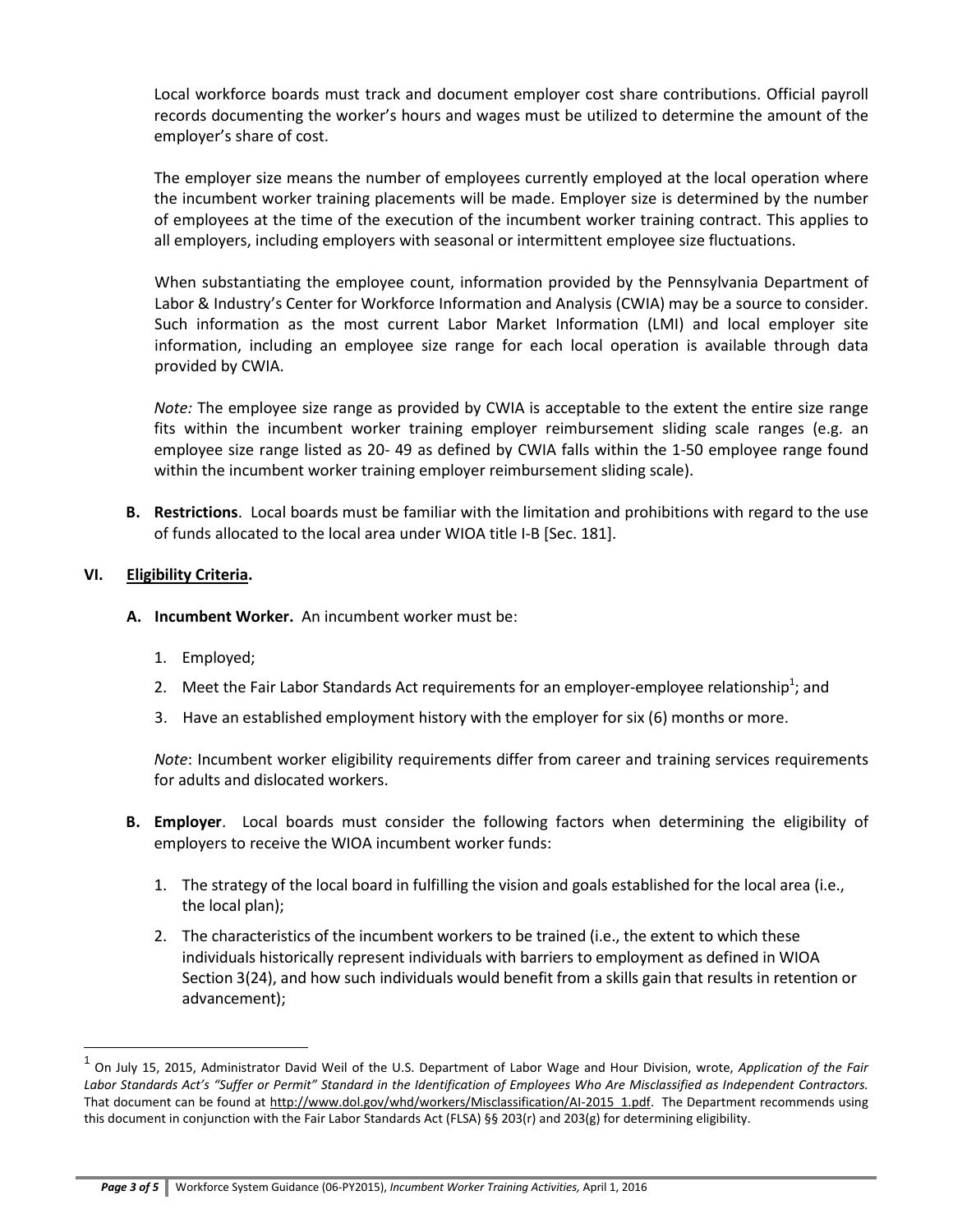- 3. The quality of the training (e.g., industry-recognized credentials, advancement opportunities, etc.);
- 4. The number of participants the employer plans to train or retrain;
- 5. The wage and benefit levels of participants (before and after training);
- 6. The occupation(s) for which incumbent worker training is being provided must be in-demand as defined by WIOA Section 3(23) and as determined by workforce development area-specific labor market information produced by CWIA;
- 7. Employer's industry status. Is the employer in:
	- An in-demand industry as defined by WIOA Section 3(23) and determined by CWIA labor market information; or
	- A stable industry as determined by CWIA labor market information; or
	- A declining industry, but there are compelling reasons (e.g., evidence of long-term viability of the employer) justifying investment in incumbent worker training.
- 8. Recent lay-offs and relocations. The employer must not have laid off workers within 120 days to relocate to Pennsylvania from another state; and
- 9. Employer's unemployment insurance and workers' compensation status. The employer must be current in unemployment insurance and workers' compensation taxes, penalties, and/or interest or related payment plan.

*Note:* These are local adult and/or dislocated worker formula funds or WIOA statewide discretionary funds provided by the governor. Local boards must document the factors that were considered in approving an incumbent worker training project with an employer.

**VII. Conflict of Interest**. A state board member, a local board member, or a standing committee member must neither cast a vote on, nor participate in any decision-making capacity, on the provision of services by such member (or any organization which that member directly represents), nor on any matter which would provide any direct financial benefit to that member or the member's immediate family. For example, a local board member who is also an employer who wants to use services on a fee-for-service basis would be prohibited from voting to approve the use of local area services, facilities, or equipment for employment and training activities to such board member's incumbent workers.

Neither membership on the state board, local board, or standing committee, nor receipt of WIOA funds to provide training and related services, by itself, violates these conflict of interest provisions.

In accordance with §200.112 of the Uniform Guidance, recipients of federal awards must disclose in writing any potential conflict of interest. Sub-recipients must disclose in writing any potential conflict of interest to the recipient of grant funds.

- **VIII. Action(s) Required**. Local areas, in conjunction with their local board, must establish a local incumbent worker training policy that, at a minimum, outlines the following:
	- Criteria for determining employer eligibility;
	- How the employers' share of incumbent worker training cost will be established;
	- Agreement or contracting process with providers of incumbent worker training; and
	- The process for the collection and dissemination of performance information through the local workforce system.